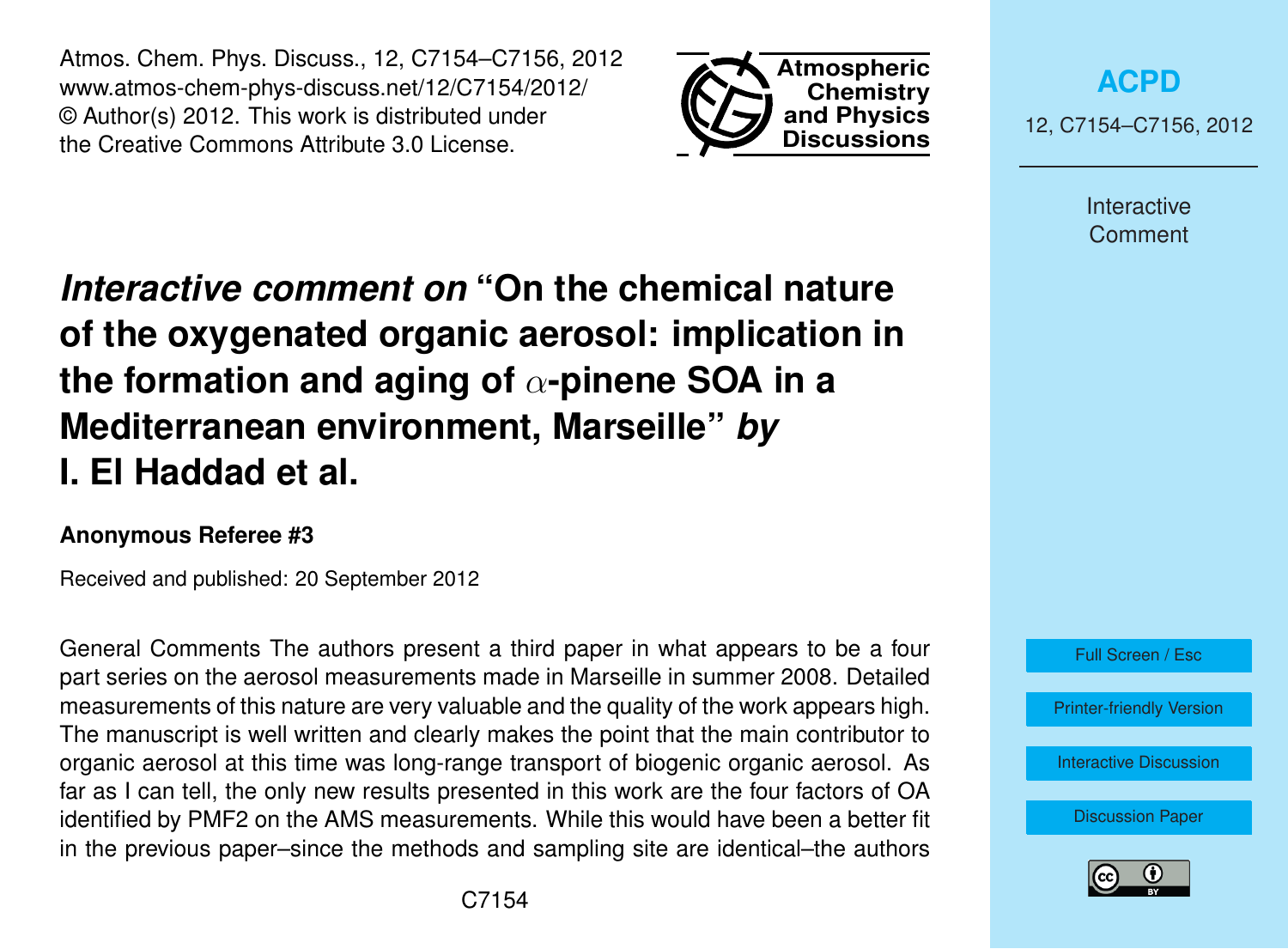do provide additional evidence that biogenic organic aerosol predominates the OA in Marseille. In addition, AMS measurements are made across many research groups and having this type of data is valuable for comparison. It is clear that authors have put a great deal of thought into these factors and their interpretation, but whether or not this new information merits an entire new manuscript is unclear to me. Aside from this issue, the manuscript itself very close to being ready for publication. I have only minor comments.

Detailed comments AMS/PMF2 measurements provide more insight into the organic aerosol makeup than the CMB model. However, it unclear that we understand any more about the system from the PMF results. Figure S9 shows just how similar the results were for the PMF and CMB results. In the previous paper (El Haddad et al., 2011b) the authors showed that "Radiocarbon measurements suggest that more than 70% of this fraction is of non-fossil origin, assigned predominantly to biogenic secondary organic carbon (BSOC)" and that "Using the marker-based approach, the aggregate contribution from traditional BSOC was estimated at only 4.2% of total OC and was dominated by  $\alpha$ -pinene SOC accounting on average for 3.4% of OC." It seems like the conclusion in the new manuscript do not differ from the previous results or even improve upon them substantially. The only new finding I see the is the correlation of each factor with other metrics. Given that the PMF analysis was constrained by these external factors in the first place, it is not surprising that they correlate. In order to justify this paper, I would need to see something substantial from the PMF results that could not have been discovered without them.

Table 1 is a bit confusing because I am looking for the groups of compounds which correlate to one another but it's hard to see how they are grouped when they are listed in order. Numerical order makes some sense, but it would be better to highlight the compounds that are somehow connected more clearly.

Figure 2. The absolute concentration of all the factors follows the same general trend (as do many of the tracers). The traces do seem to line up as assigned, but it should

## **[ACPD](http://www.atmos-chem-phys-discuss.net)**

12, C7154–C7156, 2012

Interactive **Comment** 



[Printer-friendly Version](http://www.atmos-chem-phys-discuss.net/12/C7154/2012/acpd-12-C7154-2012-print.pdf)

[Interactive Discussion](http://www.atmos-chem-phys-discuss.net/12/19769/2012/acpd-12-19769-2012-discussion.html)

[Discussion Paper](http://www.atmos-chem-phys-discuss.net/12/19769/2012/acpd-12-19769-2012.pdf)